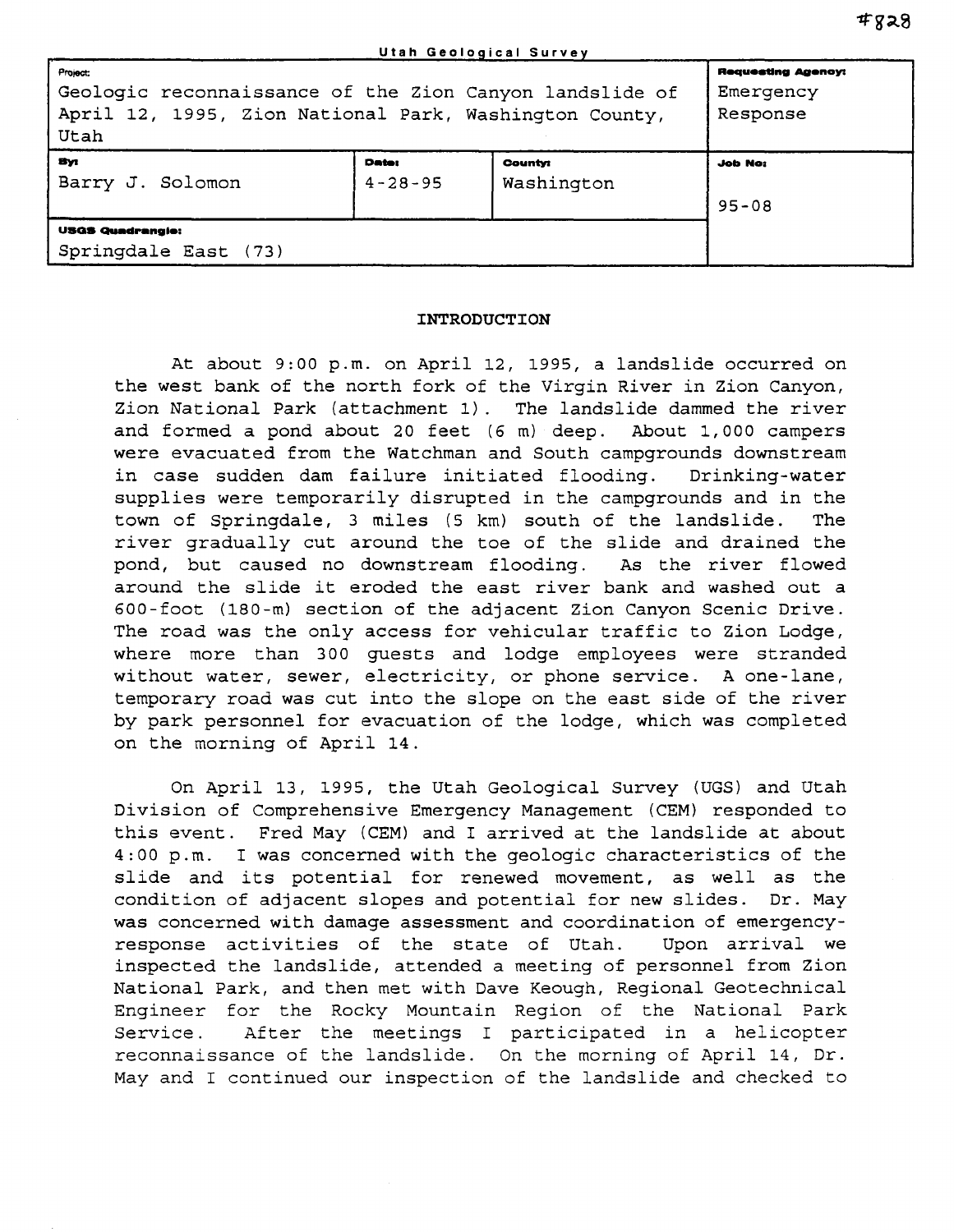see if any additional movement had occurred overnight, and then walked about one mile (1.6 km) up the canyon to look for evidence of other slope failures. Prior to leaving the park, I discussed our observations of the landslide and recommendations for hazard reduction with Mr. Keough. His plan for remediation included: (1) excavation of the toe of the landslide and return of the river to its pre-slide position on the west side of the flood plain, (2) reconstruction of the road on a rebuilt embankment on the east side of the flood plain, and (3) construction of a ditch between the road and the cut face on the east canyon wall for collection of rock- fall debris. This report summarizes my observations and recommendations.

## **LANDSLIDE GEOLOGY**

The landslide moved southeast from the face of Sand Bench, a 600-foot- (180-m-) high bluff at the base of a prominent sandstone cliff (attachment 1). The cliff rises another 2,200 feet (670 m) to an elevation of 7,043 feet (2,147 m) at the peak of The Sentinel. Prehistoric landslide deposits form the bulk of the bluff (Grater, 1945). A terrace on the upper surface of the bluff, part of the "high terrace remnants" identified by Coney (1959), developed in the late Pleistocene when the Virgin River was from 600 to 900 feet (180-270 m) above its present level.

The prehistoric landslide (attachment 1) detached from the face of The Sentinel and slumped beneath the terrace (Eardley, 1965), blocking Zion Canyon and creating an extensive lake (Grater, 1945). The canyon was first blocked about 4,000 years ago, an age determined by radiocarbon dating, measurement of varves in lake clays, and estimation of the rate of sediment transport in the river (Hamilton, 1979). The lake behind the prehistoric landslide dam was about 0.7 square miles (1.8 km<sup>2</sup>) in area and at least 350 feet (115 m) deep during its early years (Hamilton, 1979). A radiocarbon date of *3,600* ± 400 years B.P. on plant carbon from non-lacustrine silt above the lake beds indicates when the dam was finally breached by the lake waters.

The prehistoric landslide is in the Lower Jurassic Kayenta Formation. The Kayenta consists of about 600 feet (180 m) of reddish-brown mudstone that is the source of numerous slope failures in the Zion Park region (Hamilton, 1978). The Kayenta

2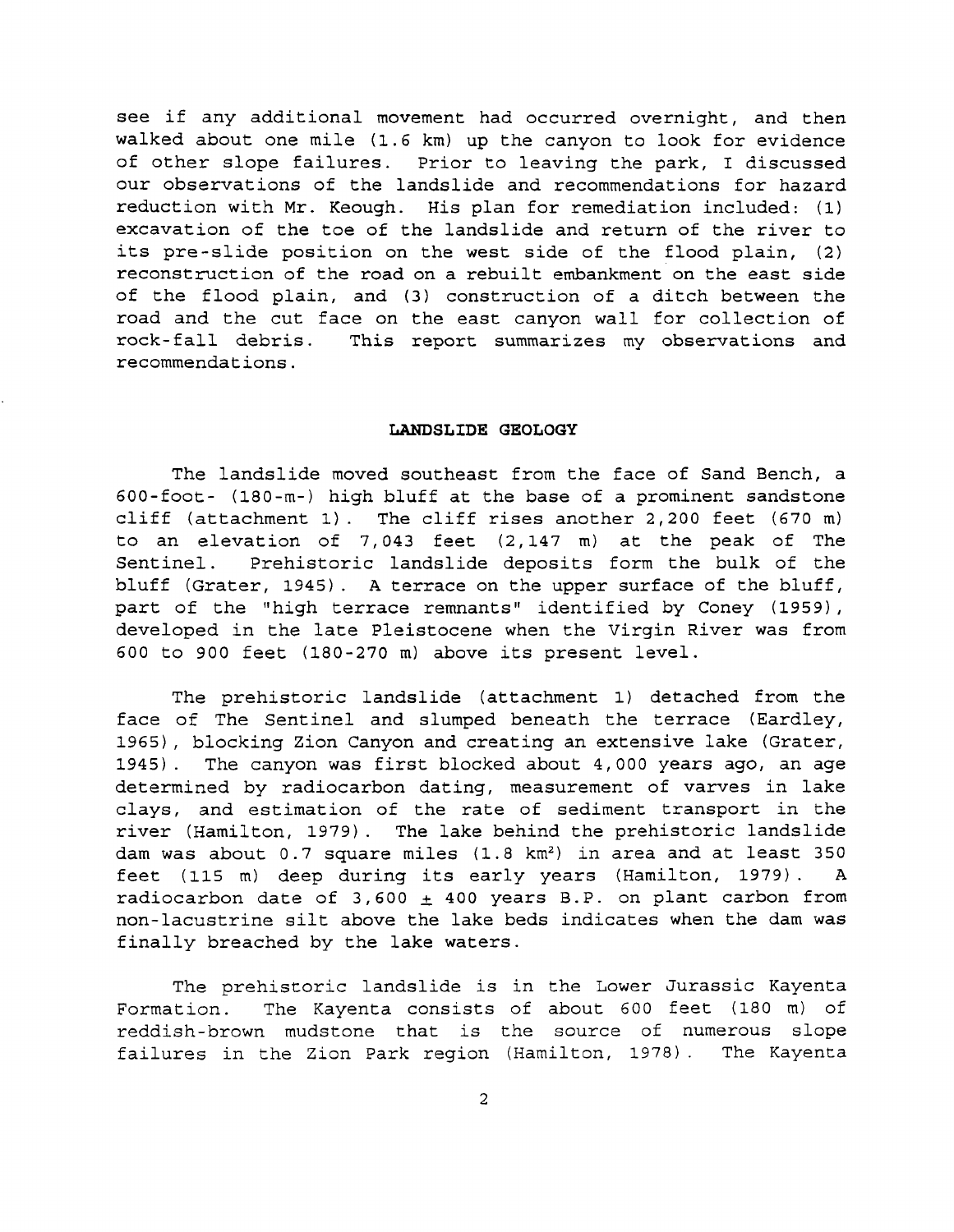overlies the Springdale Sandstone Member of the Lower Jurassic Moenave Formation. The Springdale Sandstone, about 150 feet (45 m) thick, forms a prominent ledge near the base of the bluff. The ledge is about at river level near the 1995 landslide. The Kayenta is overlain by the Lower Jurassic Navajo Sandstone, a uniform quartzose sandstone that reaches a maximum thickness of about 2,000 feet (600 m) in Zion Park. The Sentinel face is composed of Navajo Sandstone, which is capped by the Middle Jurassic Temple Cap Sandstone.

The 1995 landslide is the latest in a series of historical slope failures occuring in the prehistoric landslide. Grater (1945) noted two "major slides" in the complex, one in 1923 and the other in 1941, and another landslide reportedly happened during the Richter magnitude  $(M_L)$  5.9 earthquake of September 2, 1992. That earthquake, with an epicenter 5 miles (8 km) southeast of St. George, Utah and 28 miles (45 km) southwest of Springdale, also triggered a large landslide with its basal slide plane in the Petrified Forest Member of the Upper Triassic Chinle Formation (Black and others, 1994).

The 1995 landslide is a complex slide with an earth slump at its head and an earth flow at its toe. The slide mass measures roughly 500 feet (150 m) from the main scarp to the toe, with a width of about 150 feet (45 m). Using a calculated surface area of 75,000 square feet  $(7,000 \text{ m}^2)$  and an estimated average depth to the basal slide plane of 40 feet (12 m), the total volume of material involved is about 110,000 cubic yards  $(84,000 \text{ m}^3)$ . This is comparable to the volume of the 1941 landslide, estimated at 150,000 cubic yards (115,000 m<sup>3</sup>) (Grater, 1945). The average gradient of the slope prior to the 1995 slide was 80 percent. The landslide has a clearly defined main scarp as high as 75 feet (23  $m$ ), and a sharp secondary scarp about 30 feet high (9 m), indicating that the upper part of the landslide moved in two coherent pieces. Several ground cracks are present on the southwest margin of the slide.

Cracks are also found in ancient slide debris on the steep west bank of the river about 2,000 feet (600 m) upstream. The lower part of the cracks are nearly vertical, in a zone about 2 feet (0.6 m) wide and 20 feet (6 m) tall, but curve northward in a gentle arc at the top of the zone. The cracks do not appear to penetrate deeply into the river bank.

3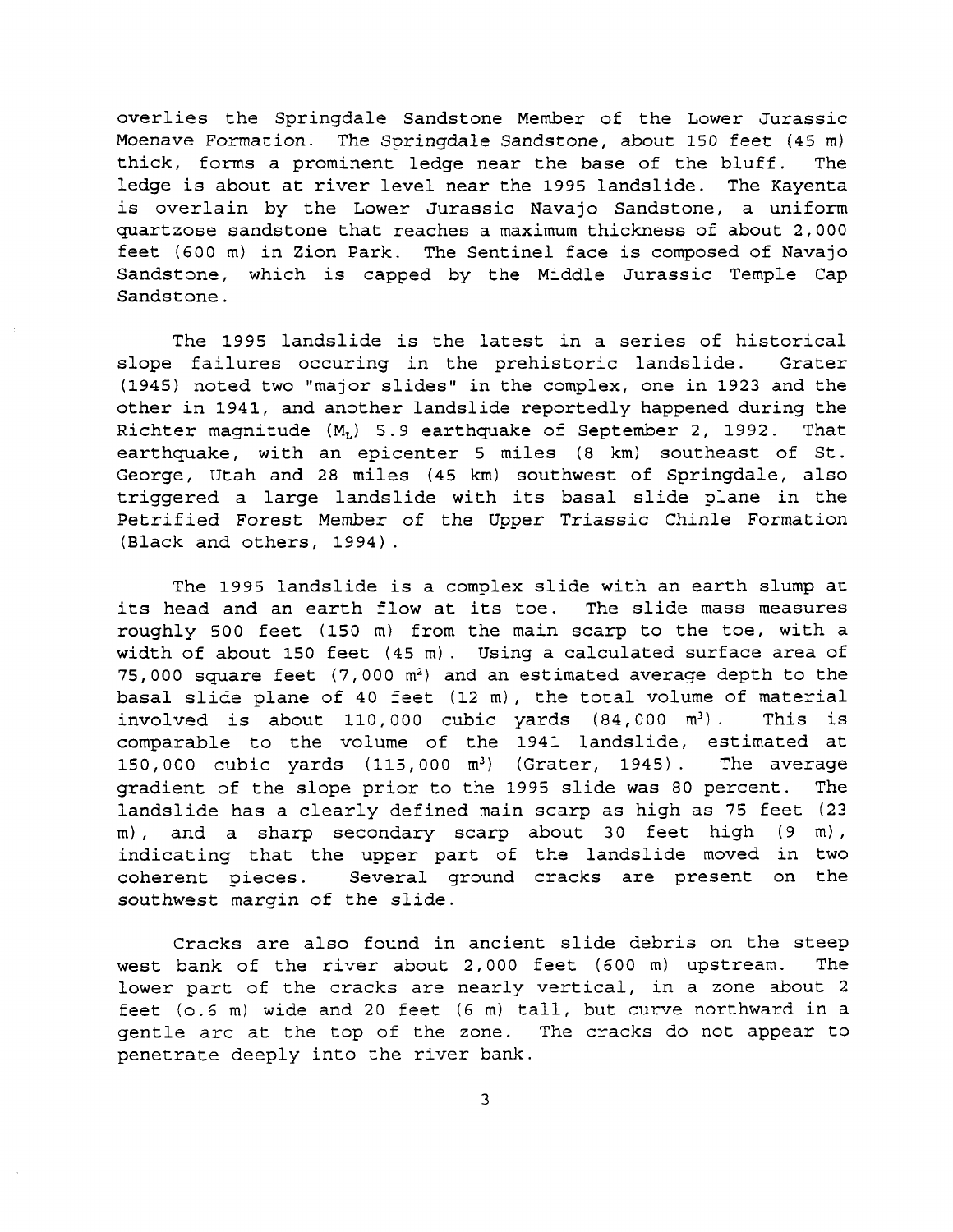Previous studies in the Springdale area (Harty, 1990; Hamilton, 1992; Black and others, 1994) noted a correlation between increased precipitation and landsliding, and this is apparently the cause of the 1995 landslide. Precipitation was 189 percent of average for the water year through April 14, 1995 in the Dixie region (verbal communication, Utah Climate Center). Weather records from Zion National Park show no precipitation in early April, immediately prior to the landslide, but precipitation was much higher than average during March. Average precipitation in March is 2.80 inches (7.11 cm), but 5.73 inches (14.55 cm) fell during March, 1995. Much of this, 3.40 inches (8.64 cm), fell during a six-day period early in the month, culminating in 1.06 inches (2.69 cm) of precipitation on March 6, 1995. This moisture rapidly infiltrates the porous and permeable prehistoric landslide<br>debris. Seeps visible at the upper surface of the underlying Seeps visible at the upper surface of the underlying Springdale Sandstone suggest that the sandstone-landslide interface is relatively impermeable. Accumulating moisture at the interface reduced cohesion and increased pore pressure in overlying finegrained deposits, and slope failure followed.

## **HAZARD POTENTIAL AND RECOMMENDATIONS**

Although landslide movement ceased by 4:00 p.m. on April 13, slope-stability hazards persist. Additional sliding is possible on the wedge of debris between the main and secondary landslide scarps, and near ground cracks on the landslide margin and upstream. Other potential hazards are related to the construction of the temporary road which cuts into prehistoric landslide debris on the east bank of the river, planned excavation of the 1995 landslide toe to return the river to its original course on the west margin of the flood plain, and reconstruction of the permanent road to Zion Lodge.

Failure of the cracked landslide margin and debris wedge may occur, but the volume of additional material subject to sliding is small compared to the original slide volume. The main scarp may also retreat farther upslope, contributing additional material. However, upslope retreat does not pose a threat to structures because there are none on top of the bluff. The slide mass should be closely monitored during the reconstruction phase to minimize the hazard of renewed slope instability.

4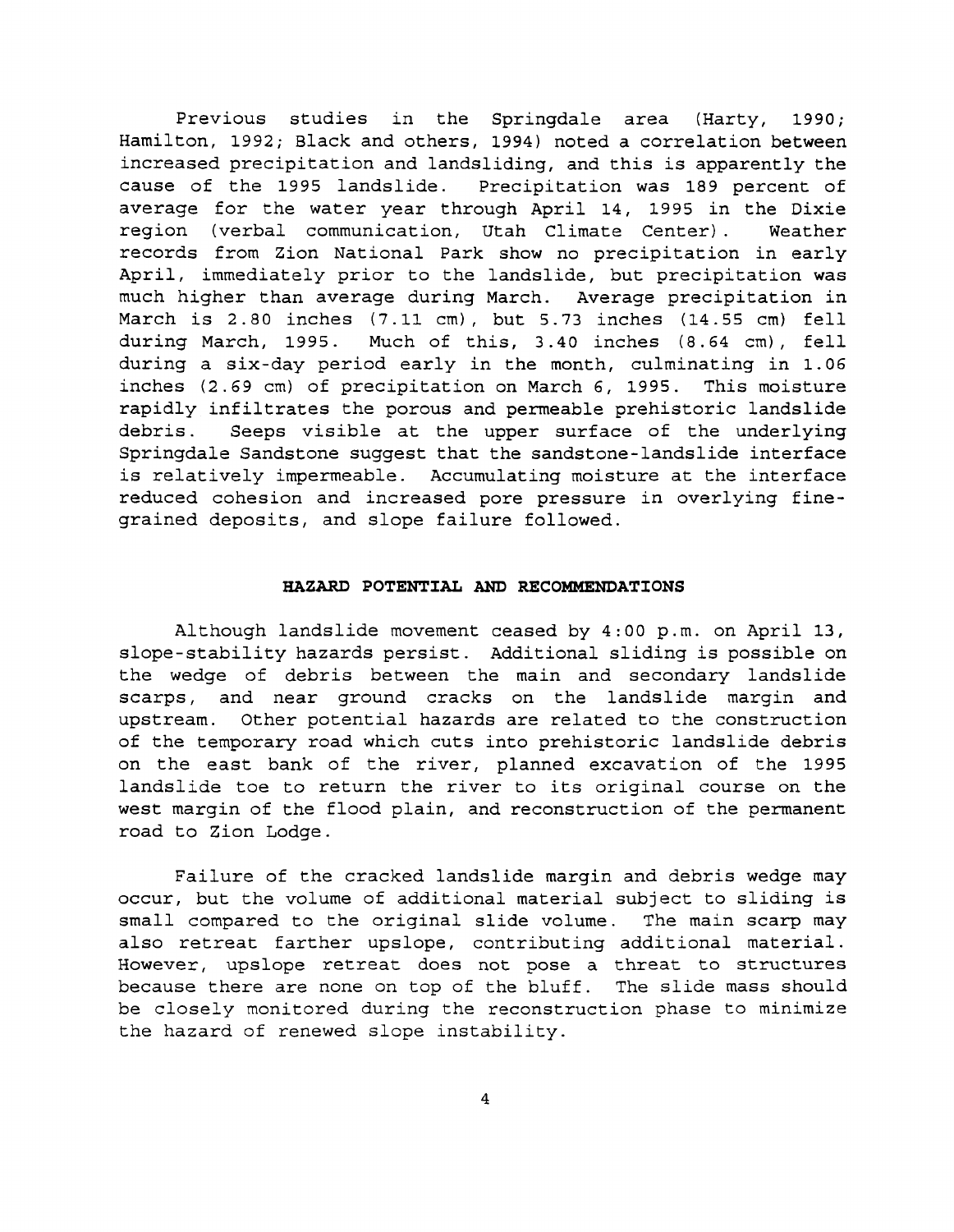Although the upstream cracks on the west margin of the river do not appear to penetrate deeply, they are also of concern. The cracks are on the near-vertical lower part of the hillside. Should portions of the hillside fail near the cracks, the upper slopes may be undermined and a larger landslide may occur. This area should be monitored after the reconstruction phase, particularly during periods of heavy precipitation.

The prehistoric landslide debris exposed during construction of the temporary road consists of an intact block of weathered and fractured Kayenta mudstone and siltstone that dips about 10 degrees southeast into the adjacent hillside. This dip increases the slope stability, but the cut slope should be reinforced once the permanent road bed is reconstructed and the temporary road abandoned to reduce the potential hazard of slope failure.

Hazard potential would normally be increased by excavation of the landslide toe, but a slope break in the landslide profile suggests that the toe has actually overridden the intact Springdale<br>Sandstone ledge near the slope base. Thus, the bulk of the Sandstone ledge near the slope base. landslide may be reinforced by the ledge itself rather than by the toe of debris below the ledge. A buttress of granular material on the ledge would provide further reinforcement.

Care must be exercised during channel and road reconstruction to minimize disturbance because additional sliding might again impact the flow of the river and threaten workers and tourists. Additional investigation of the hazard potential is warranted before channel and road reconstruction begins, and design features should be incorporated to reduce the post-construction landslide hazard.

## **REFERENCES**

Black, B.D., Mulvey, W.E., Lowe, Mike, and Solomon, B.J., 1994, Investigation of geologic effects associated with the September 2, 1992, St. George earthquake, Washington County, Utah, *in* Mayes, B.H., and Wakefield, S.I., compilers, Technical reports for 1992-1993 Applied Geology Program: Utah Geological Survey Report of Investigation 224, p. 66-81.

Coney, Peter, 1959, Elevated terraces in lower Zion Canyon, *in*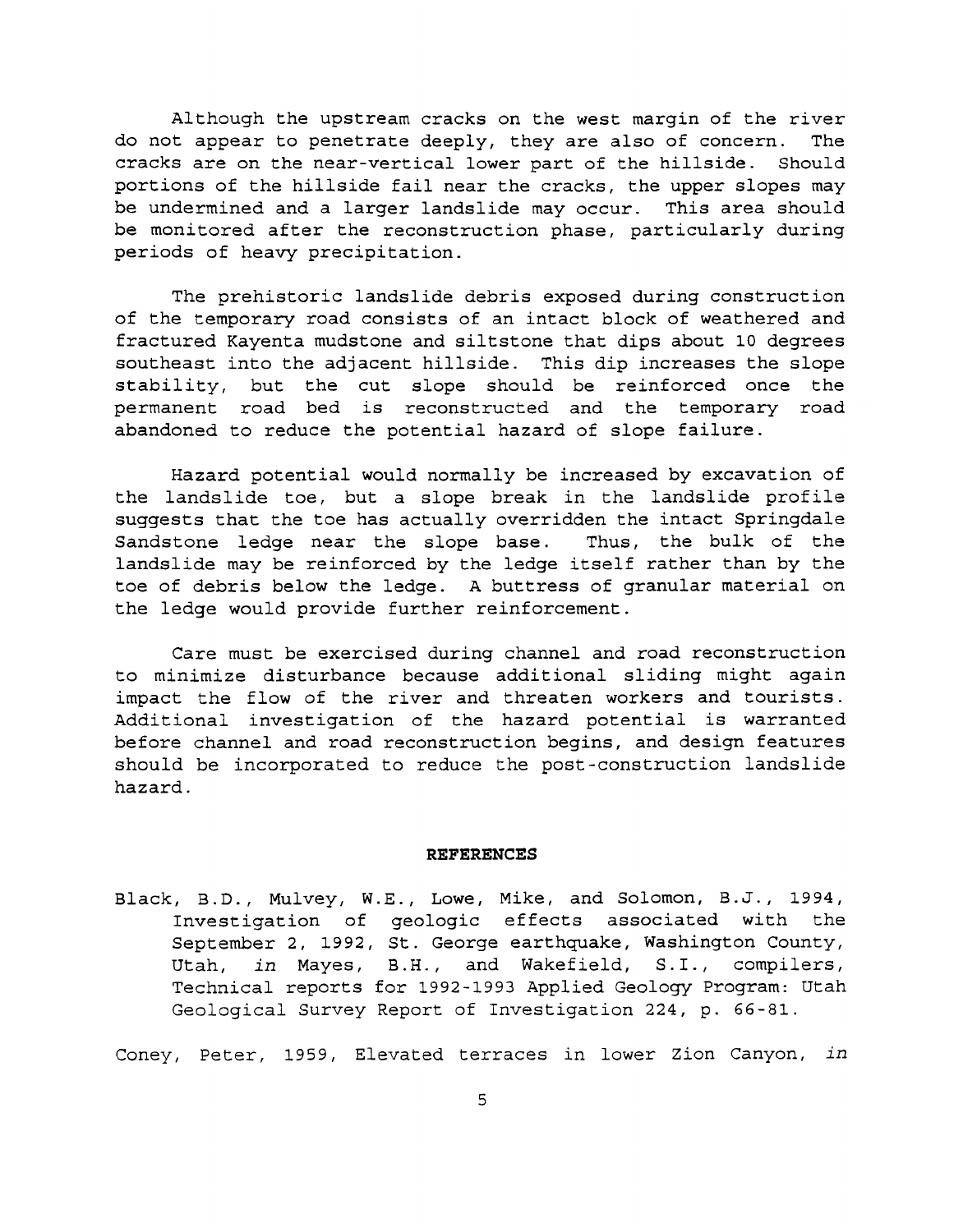Coney, Peter, and Eardley, A.J., unpublished reports, Zion National Park Research Library, p. 78-79.

- Eardley, A.J., 1965, Erosional history of Zion Canyon, *in* Coney, Peter, and Eardley, A.J., unpublished reports, Zion National Park Research Library, p. 1-32.
- Grater, R.K., 1945, Landslide in Zion Canyon, Zion National Park, Utah: Journal of Geology, v. 53, no. 2, p. 116-124.
- Hamilton, W. L., 1978, Geologic map of Zion National Park, Utah: Springdale, Utah, Zion Natural History Association, scale 1:31,680.
- Hamil ton, W. L., 1979, Holocene and Pleistocene lakes in Zion National Park, Utah, *in* Linn, R.M., editor, Proceedings of the first conference on scientific research in the National Parks: New Orleans, 1977 Conference, U.S. National Park Service and American Institute of Biological Science, p. 835-844.
- Hamilton, W.L., 1992, The sculpturing of Zion: Springdale, Utah, Zion Natural History Association, 132 p.
- Harty, K.M., 1990, Geologic investigation of a landslide in Springdale, Washington County, Utah, *in* Black, B.D., compiler, Technical reports for 1989-1990 Applied Geology Program: Utah Geological and Mineral Survey Report of Investigation 220, p. 94-96.